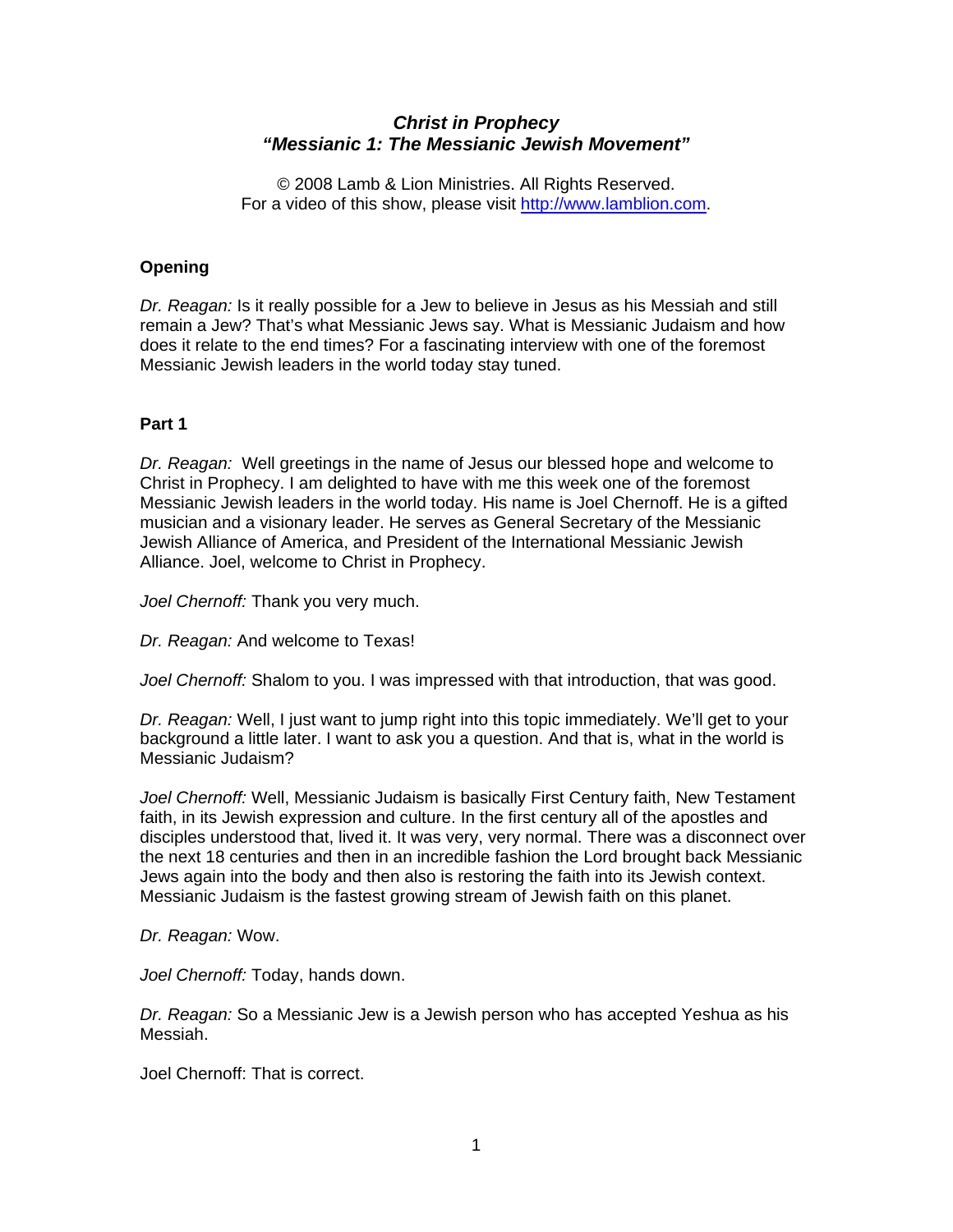*Dr. Reagan:* Now, isn't it true that before Messianic Judaism hit the scene there was something called Hebrew Christian or Hebraic Christians.

*Joel Chernoff:* Hebrew Christianity.

*Dr. Reagan:* Yes. And that was where you tried to convert a Jew to Christianity but really made him a Gentile Christian, right?

*Joel Chernoff:* Well, most of the Jewish believers in the faith, and there were just a few of us over the centuries. They were pretty much forced to give up anything Jewish and their culture and so forth and they were in the Church and they were in a very non-Jewish setting. Around the 1880's Jewish people in the Church began to feel that they wanted to express jewishness again. And so they began to outside of the normative Church have conferences and so forth and they were called Hebrew Christians. Now they were not fully back to the First Century Messianic Jewish synagogues and so forth, but that was the first step. It was considered radical and they took a lot of flack for it.

*Dr. Reagan:* And wasn't your father involved in that?

*Joel Chernoff:* Well, my father was involved more in the 50's and the 60's. And he was a Hebrew Christian leader.

*Dr. Reagan:* What was his name?

*Joel Chernoff:* Martin Chernoff. And Mom and Dad were really pioneers in the Messianic…

Dr. Reagan: Yes, in fact they were the ones who really established the first Messianic congregation.

*Joel Chernoff:* Independent one, where the people paid the pastor's, the rabbi's salary, yes. They were the first but there were actually many, many people soon after that also.

*Dr. Reagan:* Well let me read you some statistics here. I read an article some time ago that said in 1967 when the Six Day War occurred there was not a single Messianic congregation on planet earth according to this article. And it said that as of today, and this was several years ago, there were more than 400 such congregations in the United States and over 40 in Israel. Now can you bring those statistics up to date?

*Joel Chernoff:* Oh wow absolutely. I mean that is very, very true. My father used to say he and his friends used to say they actually knew every Jewish believer on the planet. That's how small the remnant was. I mean it was big news if anybody believed. After '67 that changed. There were no synagogues at all prior and then after that it just began to grow as God restored Messianic Judaism over 500 synagogues on the planet, minimum. We aren't even sure, it could be way beyond.

*Dr. Reagan:* And would it be accurate to say there are at least 40 in Israel.

*Joel Chernoff:* There are probably 80 or 90.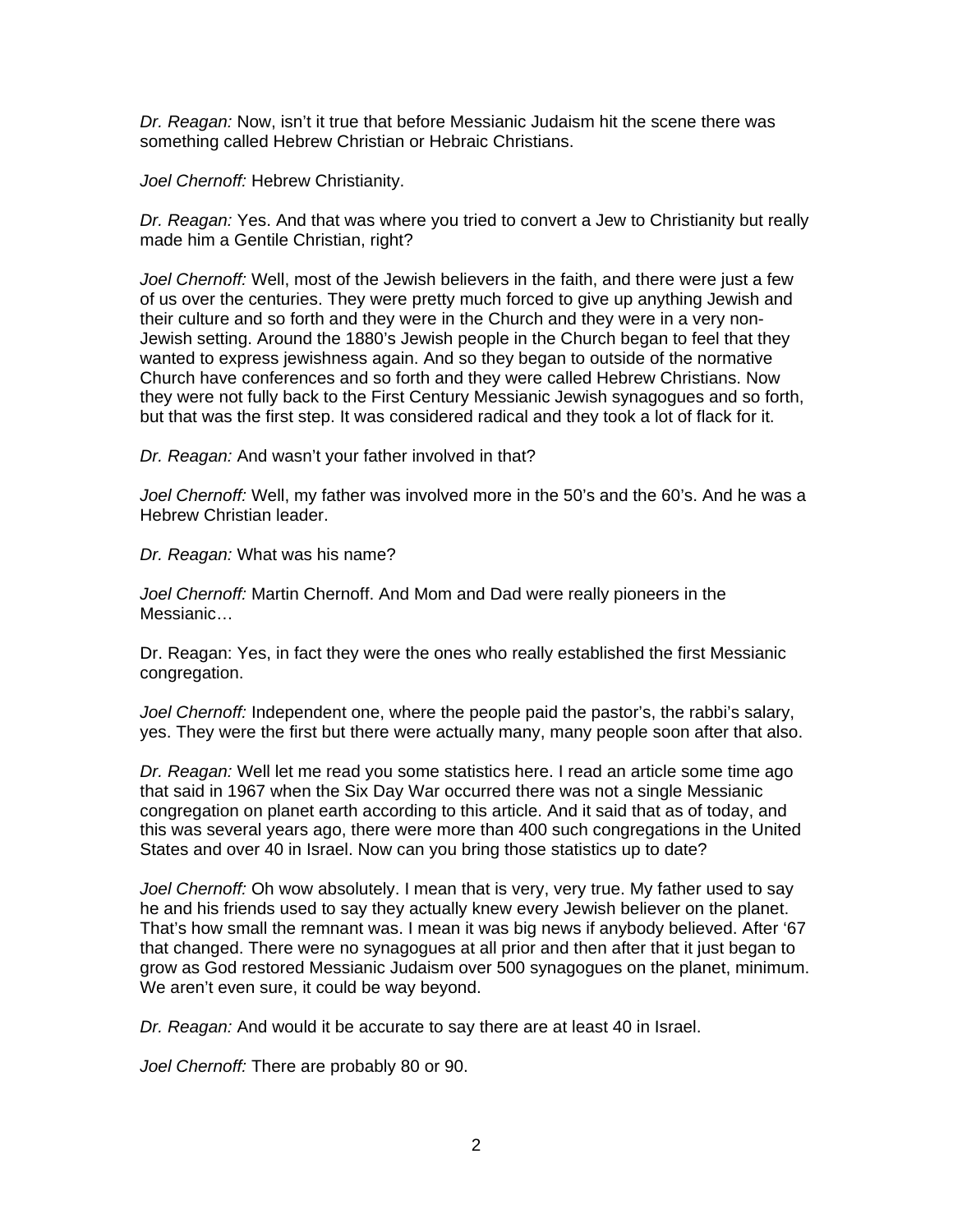*Dr. Reagan:* Okay so that's bringing those statistics up to date. Now how do you explain this sudden explosion of Messianic Judaism after the Six Day War in that period of time? Was there a change in the way that people began to approach Jews to try to bring them to Yeshua? Why so many Jews suddenly coming to Yeshua?

*Joel Chernoff:* Well, you know, there is something called Christ in Prophecy. Prophecy, which is this show, this is what this show's all about. The latter days, the Scripture says the prophets say, a couple of major things would tell us we have passed into the period called the End of Days. The restoration of physical Israel which took place in 1948, and then God prophesied through many of His prophets. He would pour out His Spirit once again upon the dry bones of Israel, my people's bones, and that started to happen in 1967. Dave, nobody can take any credit for it, there wasn't any grand plan by any ministry or any great speaker that simply lit the fire, no. It was simply time in God's plan, the latter days, before He comes back to begin to pour out His Spirit. Because doesn't the scripture say that the Messiah isn't coming back until the Jewish people say, "Blessed is He who comes in the name of God, the Lord."

*Dr. Reagan:* Absolutely. Jesus Himself said that. I will not come back until they say, "Baruch ha ba B'shem Adonai**,** blessed is He who comes in the name of the Lord."

*Joel Chernoff:* That's exactly right. So that must happen first. And that began in '67. God just out of nowhere in the Jesus people, brought revival of that time, very quietly. That was the most important outpouring of the Spirit since the first.

*Dr. Reagan*: Absolutely.

*Joel Chernoff*: Why, because it included our people.

*Dr. Reagan:* Well, Joel, you remind me of the prophecy in Joel 2 verse 28, the book named after you. That's right. It says, "and it will come about after this that I will pour out my spirit on all mankind, your sons and daughters will prophesy, your old men will dream dreams, your young men will see visions, even on the male and female servants and I will pour out my spirit in those days." But the key is that it will come about after this, well, after what? You back up and the rest of the thing is talking about the return of the Jews to the land and the reestablishment of their state and it says after that I'm going to pour out my Spirit.

## *Joel Chernoff:* That's right.

*Dr. Reagan:* And 1948, the state was reestablished. And you know, it's amazing to me that one year later in May of 1949, a young man that nobody had ever heard of was holding a tent revival in Los Angeles. And that revival grew every day, greater and greater and greater. Until finally Randolph Hearst who drove by every day in his limousine couldn't stand it any longer, he said, "I gotta find out what this, he's a newspaper man!" So he goes in, sits on the back row and the next day he sends a telegram to the Hearst media which was the media of the United States and it said Puff Graham. That's all it said. The next day thousands of reporters descended on that tent and the ministry of Billy Graham took off like a rocket, touching more people around the world than any ministry since that time, and here it is. After the Jews are established in the land.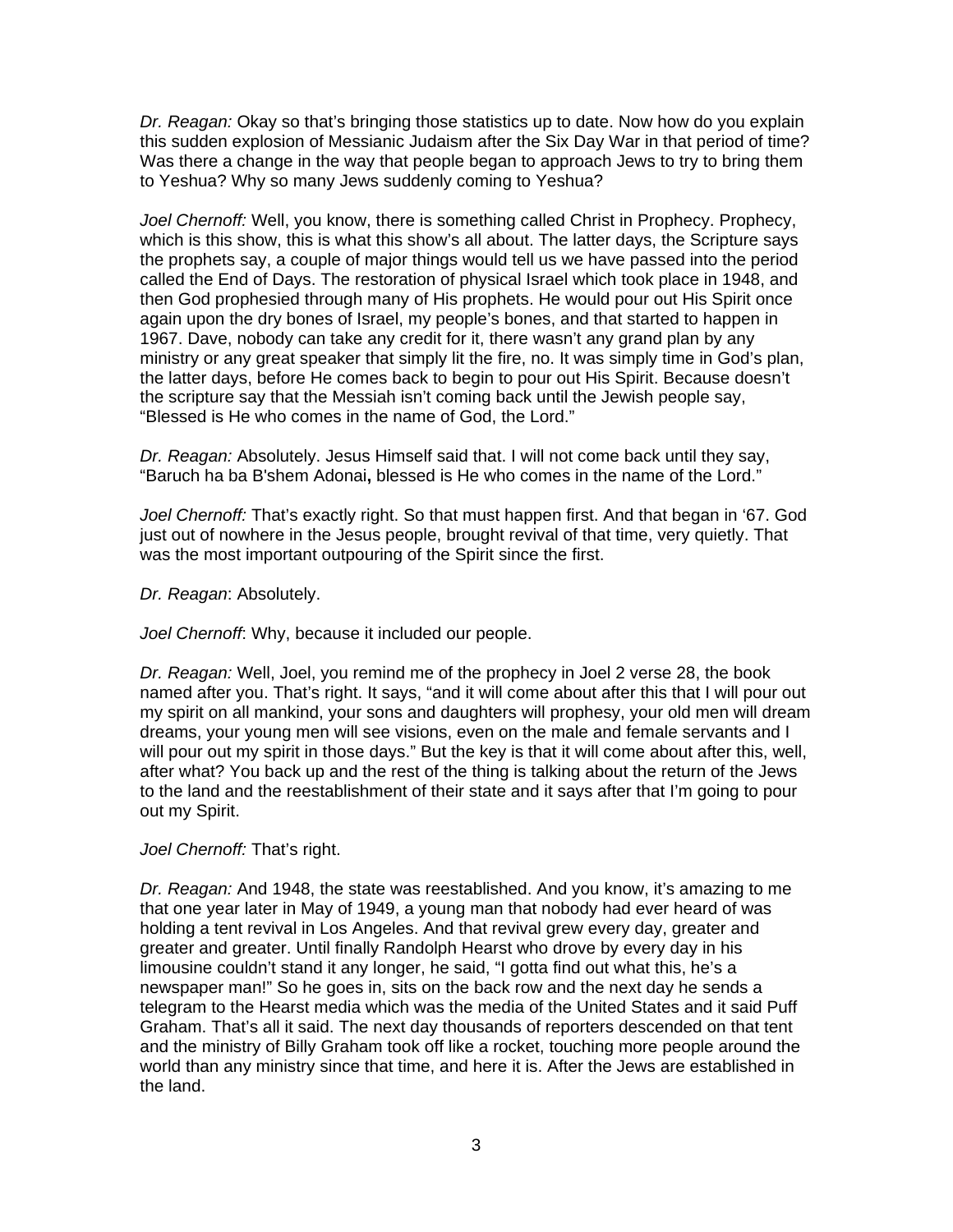*Joel Chernoff:* And there has been many, many outpourings of the Spirit since then. But see this is good news, really, because you know, if this is true, and it is of course. God is pouring out His Spirit upon us, the dry bones of Israel. God is breathing on us again. This is good news for all of the families of this earth. Because God says in the book of Joel, "I will pour out my spirit upon all flesh." Paul actually says that if by the cutting off of some of these natural branches all of this has happened, what will be the story when the natural branches are grafted back into their own tree. What does he say? "Life from the dead." Hey, that's good news. All of the nations can say, "Hallelujah" for that.

*Dr. Reagan:* So you're in effect saying that this great outpouring of the Holy Spirit and this, as evidenced in many ways, one way being a large number of Jewish people coming to Yeshua, is evidence that we're living in the end times. It's an evidence of the soon return of the Messiah.

*Joel Chernoff:* Clear sign, that's a clear sign. The restoration of Israel spiritually was to only happen in the final days, the last days. This is an end game play here.

*Dr. Reagan:* I want you to know you're my kind of man. I like to hear you say… Now, wasn't there sort of a fundamental shift in the way in which people approached Jews in the late '60s? Prior to that time in effect saying to a person you almost have to give up your Jewish heritage to become a Christian. You have to become a Gentile Christian. And suddenly saying, no you've become a fulfilled Jew. You don't have to give up your heritage. If you want to follow the kosher laws you can do that. If you want to observe the feasts you can do that. If you want to observe the Sabbath you can do that, right? And you don't have to give up your Jewish. After all the apostles didn't give up their Jewish heritage. Paul always went to the synagogue to observe these things and continued to be a believer in Yeshua.

*Joel Chernoff:* Yeah, that was the exciting thing about this new move of the Spirit upon our people. There was a whole lot of supernatural harvesting happening there in the late 60's and 70's. But out of that large number of our Jewish people saved, there was a narrow slice Dave. Of people that God put a vision in and said it's time to put the Jewish clothes back upon Jesus, and that was where Messianic Judaism was born. Got to tell you an interesting story. My father did not have a church of a thousand people, or a synagogue of a thousand people, but he was a man of God. And he was prophetic and let's face it, this whole show is prophetic, it's all about the supernatural plan of God. In the mid 60's, prior to the out pouring of the Spirit, he would call us kids in, once in awhile he would get a vision, a Joel 2 type of vision. And he called us in as young kids and he said, "Listen I've got to tell you this." And he began to share with us a vision, of course you know, we're 13, 14, 15, we don't care. We didn't care really. Dad, whatever, you know, whatever. But we sat there and we heard him. He said, "Joel and David, I saw a banner across the sky and it said Messianic Judaism." We had never heard the term before.

#### *Dr. Reagan:* Wow.

*Joel Chernoff:* And then under that banner towards a bright light were flowing tens of thousands of Jewish people. Many of them young, many of them young people. And he said, "Joel and David." You know we couldn't care at that point but we were still hearing it. Parents, tell your kids, share with them. And I'll tell you something, within three years, the Spirit of God was poured out and my parents were ready. Most of his colleagues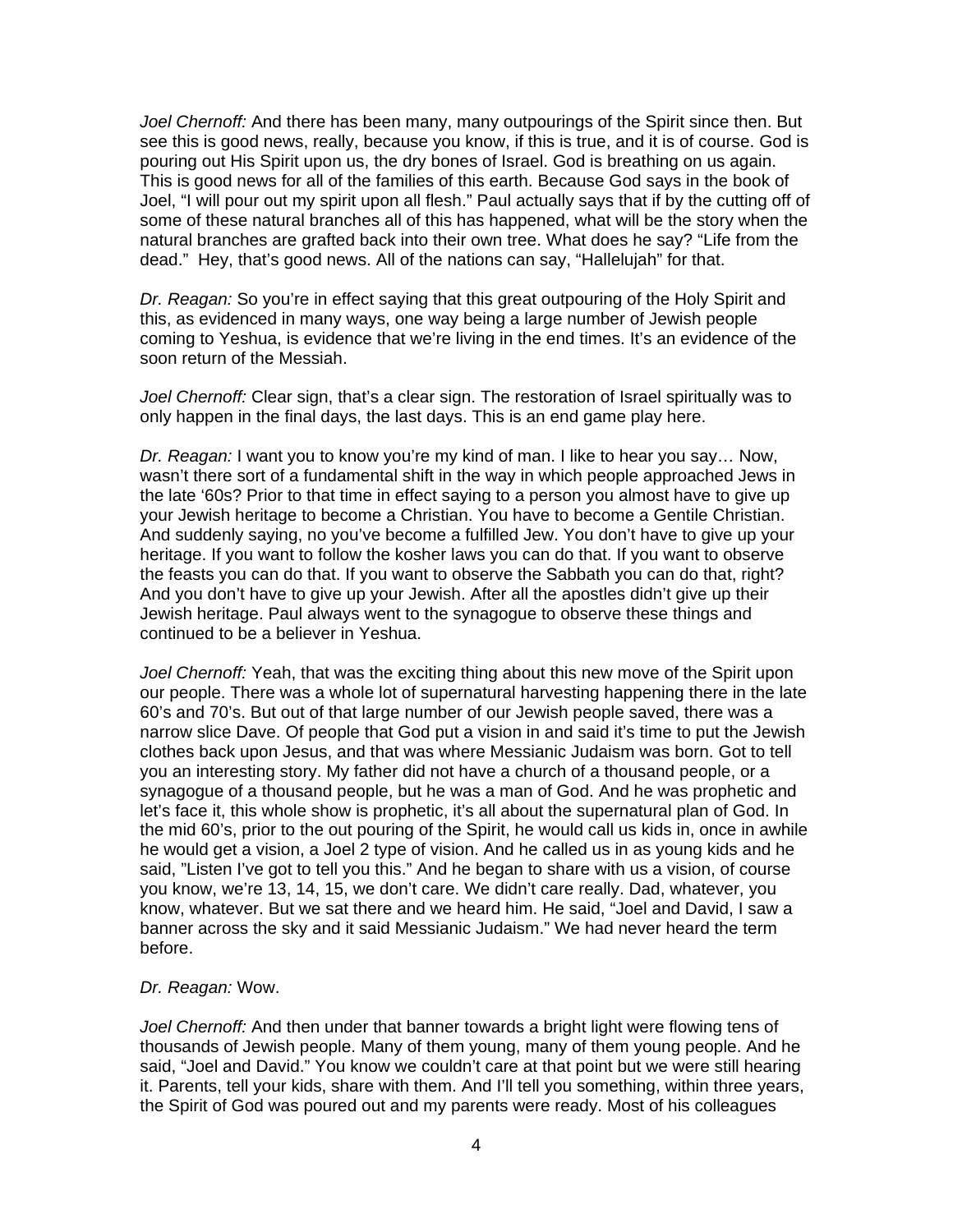rejected their revival because it didn't look like their normal thing. It was a bunch of hippie kids who were saved on fire for God. It didn't look the way that they thought it should so they missed it. But not my parents. My parents had that vision, were right on top of it, and soon formed the very first independent synagogue, Messianic synagogue.

*Dr. Reagan:* Wow. I tell you that is exciting and I'm gonna tell in a few minutes about how I actually visited that synagogue later on after they had left in the early 80's. But I want to take a pause right here for a moment. I'm sure many of our viewers are saying Joel Chernoff, Joel Chernoff, I've heard that name, I know that name from someplace. Well, you were the founder of a very famous singing group called Lamb and we're gonna talk about that more later. But we want to pause right here for a moment and I want you to bless all of us.

*Joel Chernoff*: You want me to sing?

*Dr. Reagan*: I want you to sing my favorite Lamb song which is, *Year of Jubilee*. Hallelujah! Here is Joel Chernoff singing *Year of Jubilee*.

[Song]

## **Part 2**

*Dr. Reagan:* Well, welcome back to Christ in Prophecy and my special guest Joel Chernoff. Joel, thanks for that song. Man, I tell you, you can't believe how exciting it was for me to hear you sing that because that was always my favorite Messianic Jewish song. I wore out the tape, I wore out the CD, and then finally I get to see you sing it in person. I'm hoping people will order your album, in fact, why don't you just look right into that camera and tell people…

*Joel Chernoff:* Which camera is it?

*Dr. Reagan:* Tell them how they can order your videos.

*Joel Chernoff:* www.lambMessianicmusic.com, [www.lambMessianicmusic.com](http://www.lambmessianicmusic.com/).

*Dr. Reagan:* What about an 800 number? Do you have an 800 number?

*Joel Chernoff:* 800-225-6522, 800-225-6522. Thank you Dave.

*Dr. Reagan:* Now I want to ask you another question and that is, how did you come to know Yeshua as your Messiah?

*Joel Chernoff:* Well, my parents, both of them, I mean, this is a boring testimony if you're thinking those terms. But it's the correct way, it really is the way it should be. Parents were both wonderful believers, lived a godly life.

*Dr. Reagan:* Your Dad was from Canada right?

*Joel Chernoff:* Dad was from Canada, Mom was from Tennessee.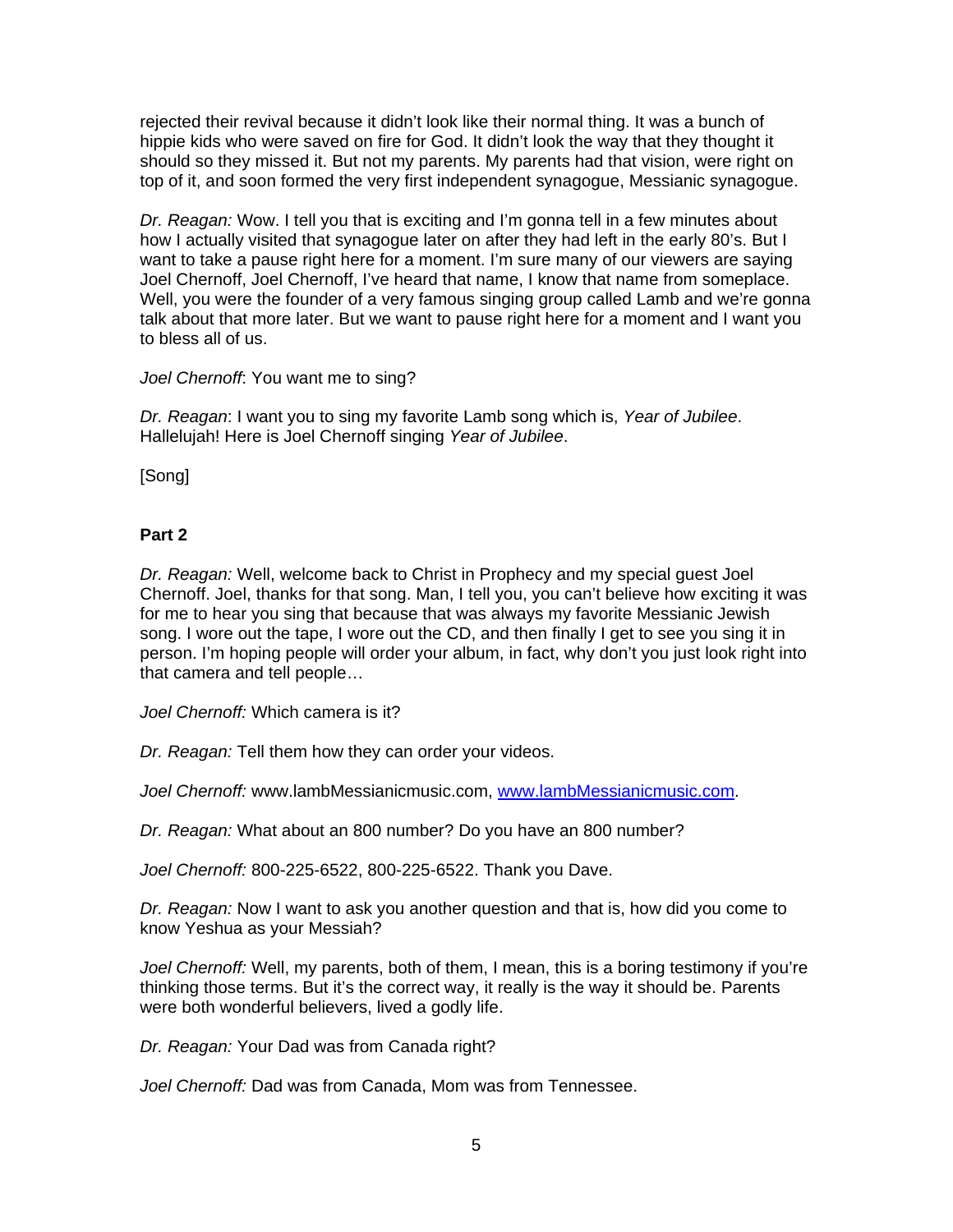*Dr. Reagan:* How does a Canadian Jew meet a Tennessee Jew?

*Joel Chernoff:* He was actually at a Bible School. And then he was doing some touring in the south and speaking and speaking about Jewish ministry.

*Dr. Reagan:* Did he grow up in a Messianic family?

*Joel Chernoff:* No, no. That was an orthodox family out of Eastern Europe.

*Dr. Reagan:* How did he come to know the Lord?

*Joel Chernoff:* He came through a mission in Toronto Canada. It's a Jewish believing family, was ministering there to all the kids in the area. And my father was a basketball player and he had all of his boys and they used to get together and play basketball there at this particular place. But, they were forced to sit and hear the teaching and prophesies first. And he sat there and he listened Dave and listened and just fought it and fought it. And finally one day the Lord got through to him and he said, you know what? Yeshua's the Messiah. Couldn't say the name Jesus for a year, though. It took him a year. Yeshua was fine.

*Dr. Reagan:* Did his family disown him?

*Joel Chernoff:* No they didn't, because his family eventually accepted the Lord.

*Dr. Reagan:* Is that right?

*Joel Chernoff:* Yeah.

*Dr. Reagan*: Praise God!

*Joel Chernoff:* They were kind of orthodox moving toward secular and the new world, and they had clothing stores and stuff like that up there.

*Dr. Reagan:* So you actually just grew up in a believing family. Boy, that's the way it should be.

*Joel Chernoff:* Yeah, and I saw my father healed of an incurable disease. Of course as a kid, you know, he was practically dead and then a believer came over. He had, his lungs were filled with phlegm and emphysema. And he was dying and a believer came over and that night he began to spit up all of this phlegm and by the morning he was completely healed. Ran down, he got a check and so I saw all of that and at one point my parents would share with us about sin. And suddenly I was just convicted that I did not have a covering for sin. And I said, "Dad, I think it's time, I need to pray."

*Dr. Reagan:* How old were you then?

*Joel Chernoff:* I was probably about 12. And so he took me in and I said, "Listen I want to pray and I want to know that I'm saved. I want to know that I'm redeemed." And so he prayed with me and that was good, but I was not on fire until college.

*Dr. Reagan:* College, that's when people usually lose their faith.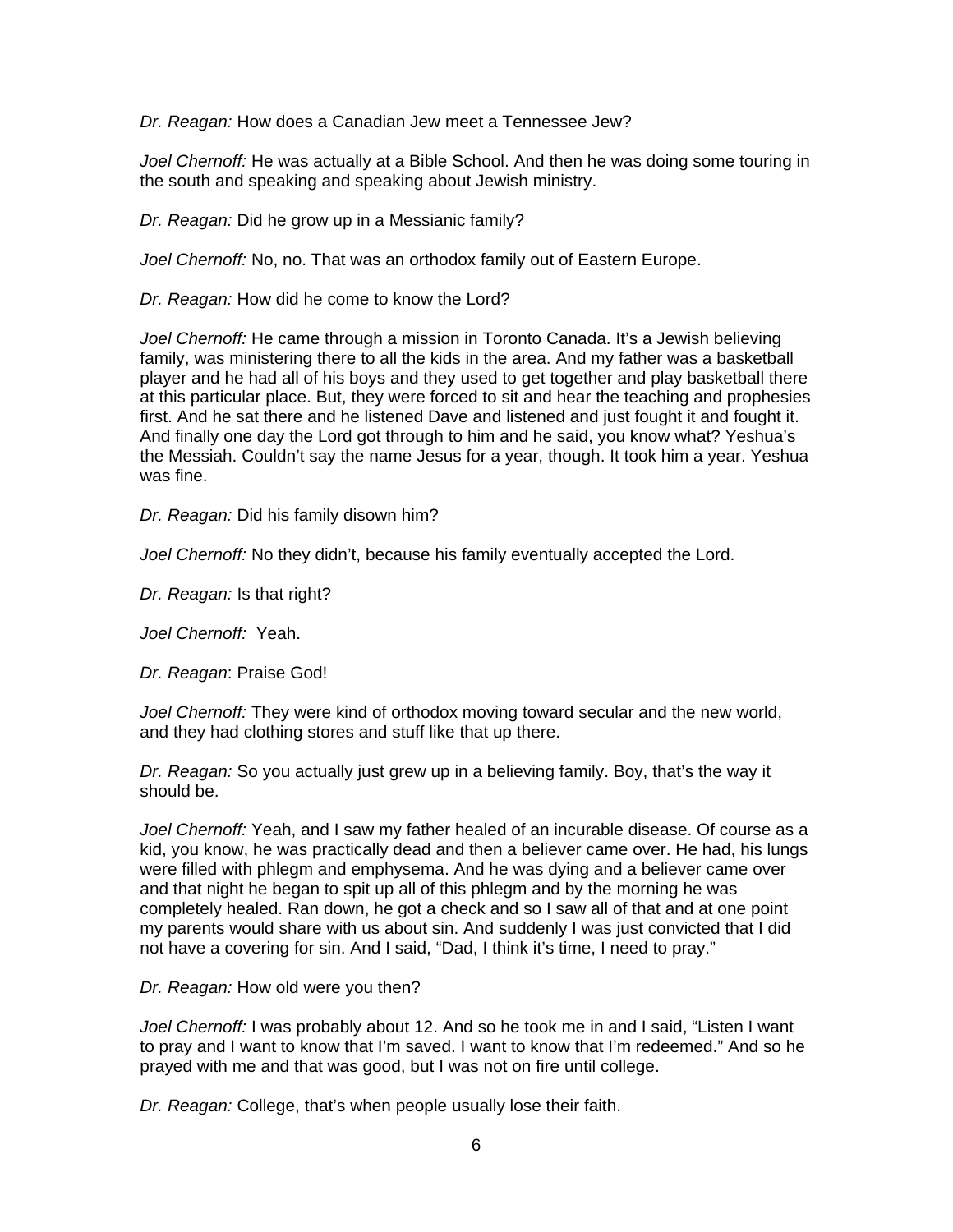*Joel Chernoff:* I know that was during the Jesus people revival, the Messianic revival. Man, I caught on fire, I'm telling you. We had an Acts chapter 2 prayer time in our little Hebrew Christian fellowship at that time.

#### *Dr. Reagan:* Was this in Cincinnati?

*Joel Chernoff:* This was in Cincinnati. We were all in the University of Cincinnati and there was a lot of spiritual activity and people were coming on the campus and preaching and all the Jewish kids were getting stirred up and we were getting stirred up. And we just decided, all of us kids, Hebrew Christian kids, a lot of Jewish kids there, and then some of our Christian friends and said, let's get together to pray. We hadn't prayed in years Dave. And we didn't even know what to do, and we all gathered and God's Spirit fell upon us. Our parents weren't even there, we just gathered and boom the Spirit of God fell on us. We were in there for 6 hours jumping up and down. We were never the same after that. Jumping up and down for 6 hours and repenting of sin and praying over everybody and casting demons out of everything alive and dead. Boom.

*Dr. Reagan:* Well, brother I can believe that you were jumping up and down because I have often said I have never seen anybody on planet earth more excited about the Lord than a Messianic Jew, a Jew who has found his Messiah. The very first Messianic congregation I ever went to in my life was in 1983 when I was preaching in Lexington, Kentucky and a friend called. I got there a day early and he called and he said, "David, have you ever been to a Messianic congregation?" I didn't even know what one was. And I said, "No." He said, "I'll take you tonight." And that Friday night I believe it was when we drove to Cincinnati, to the congregation your father had founded. He had gone by then. And I came in there and it was packed out. And here was a fellow with a prayer shawl, a Yakima. He preached on Yeshua in Isaiah 53 and then when he finished he called the elders up and they had people come up and they had prayer. And then he said okay, the Lord's blessed us in the Word, the Lord's blessed us in prayer, now let's bless the Lord. And I heard a loud bang and I looked around and all these chairs were being pushed up against the wall. And this rhythmic Jewish music started and somebody grabbed this hand and the next thing I knew I was in a circle and I didn't know what to do. And people were dancing and the lady next to me weighed about 300 pounds and I was concerned she was going to step on my foot. And I kept my feet moving even though I didn't know, and I tell you we worshipped for a solid hour. I was so exhausted, and then later on when I moved to Dallas I went to Baruch Hashem, where Marty Wallman is the Rabbi. And I tell you the truth, the first time I went there, they asked me to speak and I went there with my wife. They danced in the aisles for almost an hour and a half. I got up and I said, I have now observed worship aerobics. I'm telling you, Jews who find their Yeshua, their Messiah, they get excited.

*Joel Chernoff:* That's exactly right. First of all, I've gotta shake your hand. Mazel tov for that dance. Not everybody feels that comfortable. I gotta give you some props on that. That was good.

*Dr. Reagan:* Well, it's so exciting to see every time I meet a Jewish believer I get so excited. And they're always so excited, you know, about finding their Messiah.

*Joel Chernoff:* Yes, and of course, that is taking place all over the world now.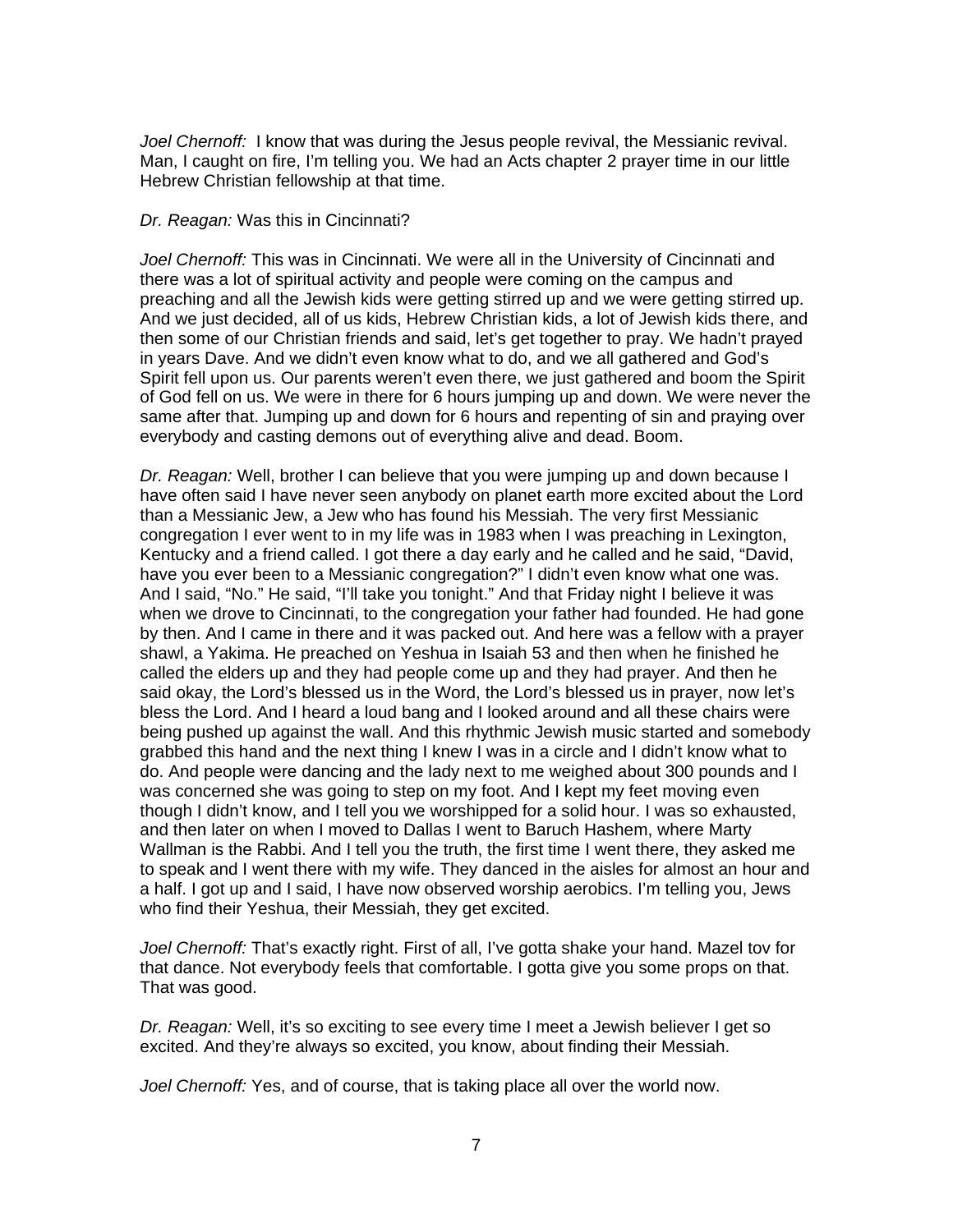*Dr. Reagan*: Do you have any idea how many Jewish believers there may be in the United States right now?

*Joel Chernoff*: I've got to tell you something, I saw a study, this was the most extensive study ever done in this country. 1990, this is what is it now? 17 years ago. Thick study, breaking down the Jewish community. They put the figure in their study of Jewish people believing in Jesus. They called them Hebrew Christians, Christians, Messianic Jews, etc. 1.4 million just in this country that was in 1990! I was shocked. I called them up, I said "Listen, am I understanding this right?" They said, "Absolutely you can take it to the bank." I was shocked. Now that was 17 years ago. I don't think the Spirit of God has stopped moving since then, so we probably figure it's a couple of million at least, worldwide Messianic Jews.

*Dr. Reagan:* Praise the Lord. Folks we're gonna pause for just a moment and have a message about this wonderful book by Richard Booker called, *Blow the Trumpet in Zion*. I think it's the best book that's ever been written on the Jews in prophecy.

**[Advertisement]** 

### **Part 3**

*Dr. Reagan:* Well Joel, let me tell you something as we bring this program to a close. I have two quick questions and I don't know if we're going to be able to get both of them in. And one of them is: Jews say that it's impossible to be a believer in Yeshua and continue to be a Jew. And in fact the Israeli Supreme Court has even made a ruling along that line. What is your response to that?

*Joel Chernoff:* Well, I mean it isn't Biblically accurate. In the Tanakh, the Old Testament, there were two kinds of Jews, always, those that were following God and those that follow other gods. But they were never questioned in terms of them being Jewish and part of the nation of Israel. It was just that they were either following God or they were not following God. Today, you can be Jewish and believe in Buddha. You can be Jewish and believe Krishna and believe in nothing. So, I mean, it's crazy. Biblically speaking if you're born a Jew you will die a Jew. Now, of course, we believe that our faith is Biblically Jewish and Biblically what is preached in the scriptures. How can that be if the Messiah is Jesus, Yeshua, this is the most Jewish thing we could possibly do? Right?

*Dr. Reagan:* Yes. I agree.

*Joel Chernoff:* Okay? So we're agreed on that.

*Dr. Reagan:* Okay now what do you say to those who are critical of Messianic Judaism? Because they say, well, they're just Judaizers, they're trying to take people and put them under the law and do this sort of thing.

*Joel Chernoff:* Well you know, that's so common to hear that, especially in the past but actually judaizing has to do with telling somebody that they've got to take on the Jewish culture in order to be saved. In order to be saved that's right. Redeemed. If you take it beyond that that's not Biblical. Jewish people can be Jews. My goodness can we talk.